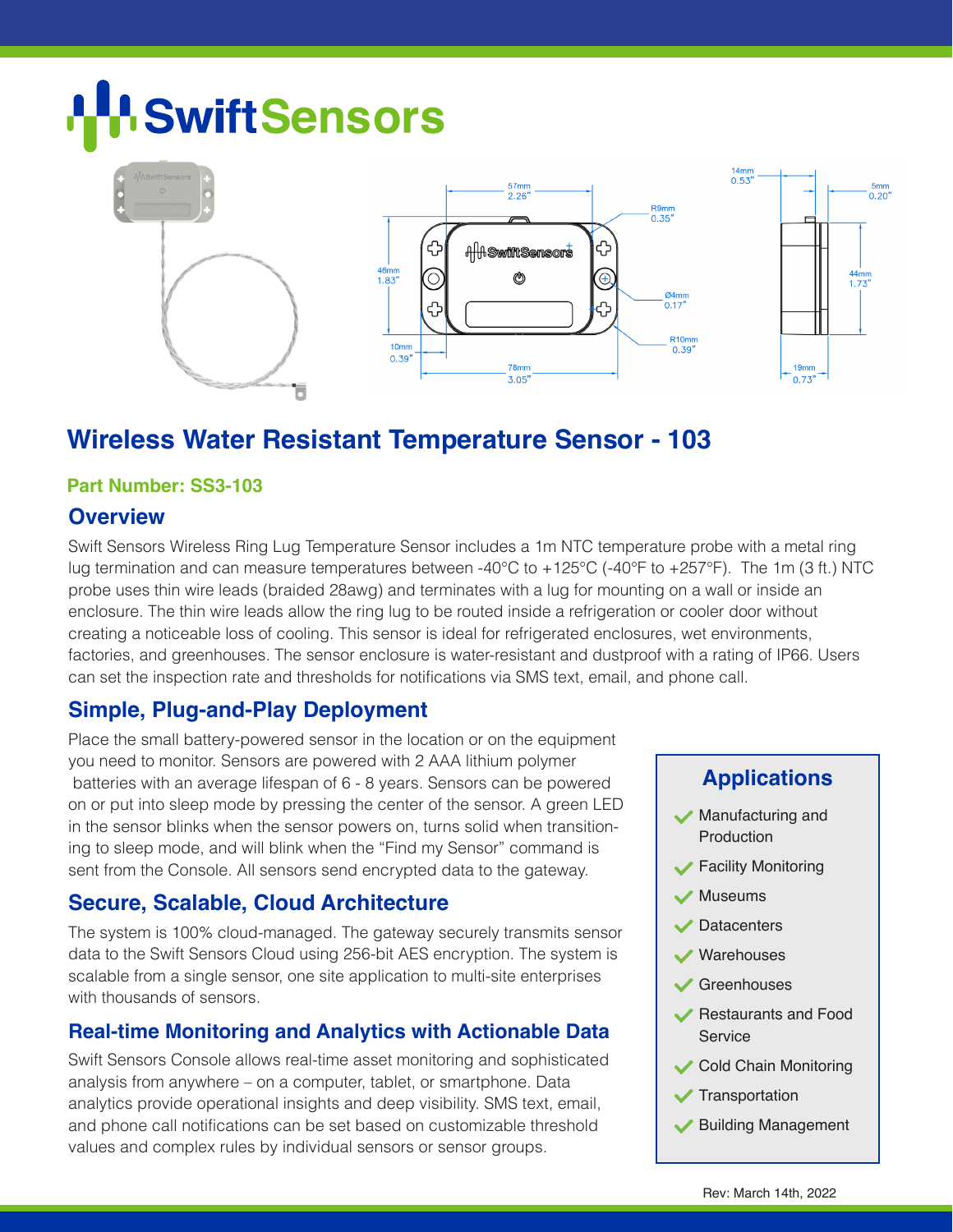| <b>Operational Specifications:</b>               |                                                                                               |
|--------------------------------------------------|-----------------------------------------------------------------------------------------------|
| <b>Power</b>                                     | 1.8 - 3.6VDC, 0.05mW Average                                                                  |
| <b>Battery Type</b>                              | AAA x2 Replaceable "L92" Lithium Polymer                                                      |
| <b>Operating Voltage</b>                         | 1.8VDC - 3.6VDC                                                                               |
| <b>Avg. Current Consumption</b>                  | 16uA (Active), 500uA (Command ACK), <5uA(Sleep)                                               |
| <b>Operating Temperature</b>                     | -40 $\degree$ C to +60 $\degree$ C (-40 $\degree$ F to +140 $\degree$ F) Defined by Batteries |
| <b>Operating Environment</b>                     | Indoor/Outdoor, 0-95%+ RH                                                                     |
| <b>Battery Life (Average)</b>                    | 6 - 8 Years                                                                                   |
| <b>Communication Protocol</b>                    | BLE/BT5 2.4Ghz                                                                                |
| <b>BLE Chipset</b>                               | nRF52840                                                                                      |
| <b>TX Strength</b>                               | Default +8dBm                                                                                 |
| <b>Range</b>                                     | 70m - 90m (250ft - 300ft) Line-of-Sight                                                       |
|                                                  | 30m - 45m (100ft - 150ft) Non Line-of-Sight                                                   |
| <b>Encryption</b>                                | 128-Bit AES Encryption                                                                        |
| <b>Button Press</b>                              | Click to turn on. Press and Hold 2 sec to put in sleep mode                                   |
| <b>LED</b>                                       | Green LED: 2 sec. blinking when turning on                                                    |
|                                                  | Green LED: 2 sec. solid when entering sleep mode                                              |
| <b>Find My Sensor</b>                            | Command from Console to blink sensor LED                                                      |
| <b>Weight</b>                                    | 56g (2 oz)                                                                                    |
| <b>Dimensions</b>                                | 77.5mm x 57.5mm x 44mm (2.26in. x 1.73in. x 0.73in.)                                          |
| <b>Enclosure Material</b>                        | ABS PA-765+                                                                                   |
| <b>IP Rating</b>                                 | <b>IP66</b>                                                                                   |
| <b>Probe Dimensions</b>                          | 1m (3ft.) Length, 28awg (0.32mm) Braided Wires                                                |
|                                                  | 8mm x 14mm "Flag Terminal" Capsule                                                            |
|                                                  | 3.8mm Diameter Hole for Mounting                                                              |
| <b>Certifications</b>                            | FCC ID: X8WBT840F                                                                             |
| <b>FC</b> $\blacktriangleright$ <b>FC</b> Canada | IC ID: 4100A-BT840F                                                                           |
| $CE$ $\sqrt{R}$ oHS                              | CE Compliance: 2014/35/EU, 2014/53/EU, 2014/30/EU                                             |